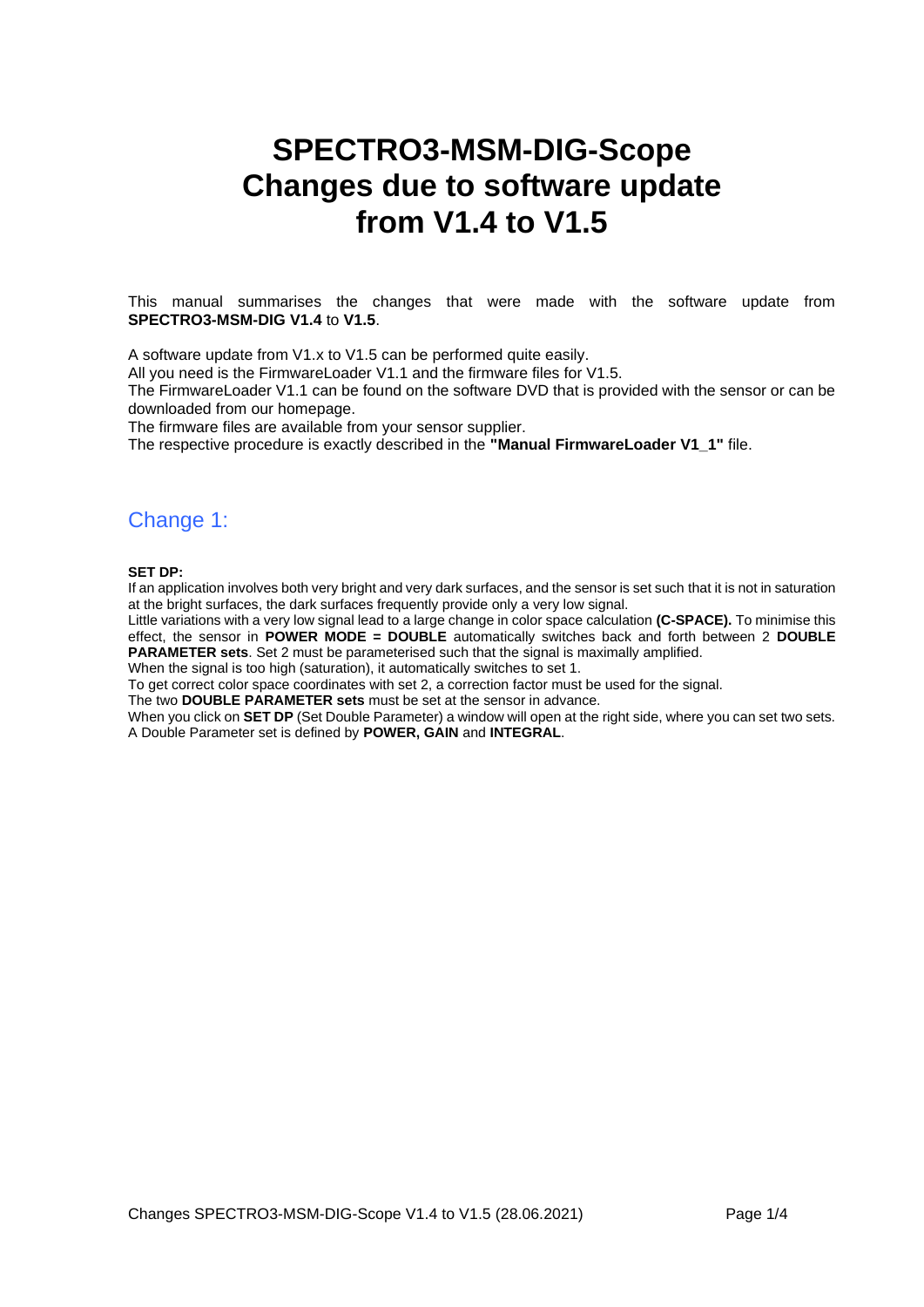| <b>REC</b><br><b>CALIB</b><br><b>GEN</b><br><b>SCOPE</b><br><b>TEACH</b><br>PARA1<br><b>CONNECT</b><br>PARA2 | <b>START ASSISTANT</b><br><b>ASSIGN 1</b><br>ASSIGN <sub>2</sub><br>ASSIGN <sub>3</sub>                                | <b>CLOSE</b> |
|--------------------------------------------------------------------------------------------------------------|------------------------------------------------------------------------------------------------------------------------|--------------|
|                                                                                                              | DOUBLE PARAMETER (DP)<br><b>XYZ VALUES</b>                                                                             | <b>RAW X</b> |
| C SPACE<br>OFF<br>$L^*$ a* $b^*$<br><b>CALIB</b>                                                             | Ÿ.<br>$\mathbf{x}$<br>z<br><b>POW</b><br>INT <sub>1</sub><br><b>GAIN</b>                                               | 2502         |
|                                                                                                              | 1<br>581<br>6<br><b>BRIGHT DP1</b><br>2998<br>2815<br>885<br>1                                                         | <b>RAWY</b>  |
| <b>SET DP</b><br><b>DOUBLE</b><br>POWER MODE                                                                 | $\overline{2}$<br>$\overline{\mathbf{a}}$<br>3<br>781<br>47<br>DARK DP1<br>160<br>155                                  | 2385         |
|                                                                                                              | 2502<br>2385<br>DARK DP2<br>780<br><b>CORRECTION VALUES</b>                                                            | RAW Z        |
| 781<br>POWER (pm)<br>րուսզատարասպատմրասպ                                                                     | $\mathbf{x}$<br>Y<br>Z.<br><b>DOUBLE PARAMETER SET</b><br>n                                                            | 780          |
| 600<br>200<br>400<br>800<br>$\Omega$<br>1000                                                                 | 15.63<br>15.38<br>16.59                                                                                                |              |
| AMP8<br><b>GAIN</b><br>$\overline{2}$<br><b>INTEGRAL</b>                                                     | ? DOUBLE PARAMETER                                                                                                     |              |
| <b>LED MODE</b><br><b>AVERAGE</b><br><b>AC</b><br>▼                                                          | Push START ASSISTANT to adjust automatically proper DOUBLE PARAMETERS.                                                 |              |
|                                                                                                              | Follow these steps for manual setup:                                                                                   |              |
| ▼<br>DIGITAL OUTMODE<br><b>DIRECT HI</b>                                                                     | Place the sensor to the brightest target.<br>POWER MODE must be SINGLE.                                                |              |
|                                                                                                              | Push GO and adjust a proper POWER, GAIN and INTEGRAL value so that the highest value of XYZ is<br>approximately 3000.  |              |
|                                                                                                              | Push ASSIGN 1 to assign the DOUBLE PARAMETER and X Y Z values of the bright target to the tables.                      |              |
|                                                                                                              | Now place a darker (not the darkest) target to the sensor.                                                             |              |
|                                                                                                              | Push ASSIGN 2 to assign the X Y Z values of the darker target to the table.                                            |              |
|                                                                                                              | After that adjust a proper POWER, GAIN and INTEGRAL value so that the highest value of X Y Z is<br>approximately 3000. |              |
|                                                                                                              | Push ASSIGN 3 to assign the DOUBLE PARAMETER and X Y Z values of the darker target to the tables.                      |              |
|                                                                                                              | Now select POWER MODE=DOUBLE and push SEND to send the parameters and correction values to the                         |              |
|                                                                                                              | sensor.                                                                                                                |              |
| $F$ RAM<br><b>SEND</b><br>GO<br>$\sqcap$ FF.                                                                 |                                                                                                                        |              |
| <b>GET</b><br><b>STOP</b><br>$F$ FILE                                                                        |                                                                                                                        |              |

#### **Automatic setting of the DOUBLE parameter sets:**

Pressing **START ASSISTANT** starts menu navigation for the automatic setting of the double parameter sets. Simply follow the instructions.

## **Manual setting of the DOUBLE parameter sets:**

Set **CALIB=OFF** and **POWER MODE=SINGLE** on.

Place the brightest surface in front of the sensor and select a fitting **POWER, GAIN** and **INTEGRAL** value in such a way that the brightest channel is at c. 3000 digits.

Now press **ASSIGN 1** to accept the double parameter in the **DP** table in line 1.

The X Y Z values are also entered in the **XYZ VALUES** table.

Now place the dark surface in front of the sensor.

The dark surface should be constituted so that the weakest channel has a signal greater than 100 digits.

After pressing **ASSIGN 2,** the X Y Z values are accepted in line DARK DP1 of the **XYZ VALUES** table.

Now **POWER, GAIN** and **INTEGRAL** must be set in such a fashion that the strongest value lies at c. 3000.

Press **ASSIGN 3** to accept the Double Parameter in the **DP** table in line 2 and to accept the X Y Z values in the **XYZ VALUES** table.

The correction value is calculated automatically and entered in the **CORRECTION VALUES** table.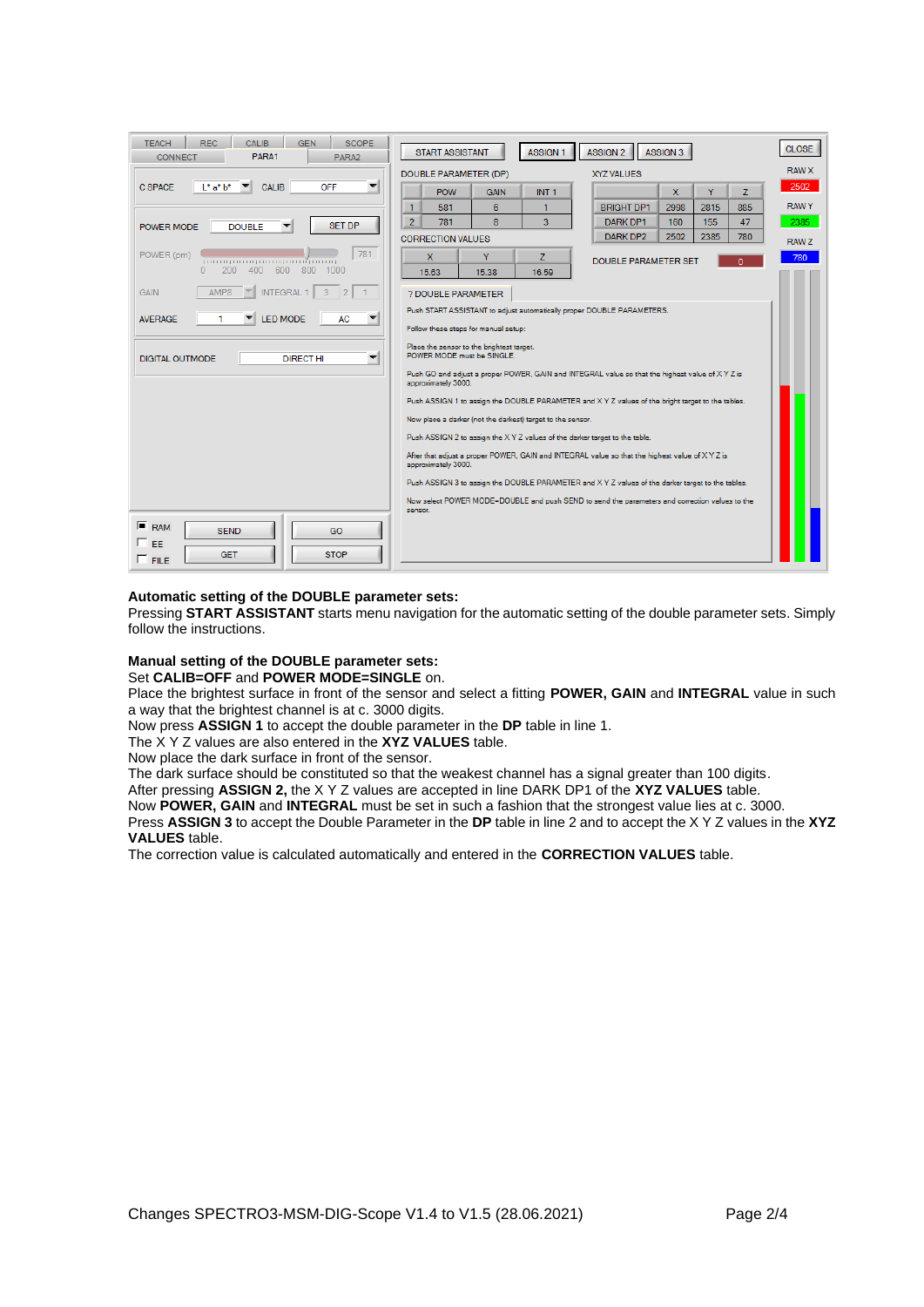### **INFO!**

The double parameter sets are first activated after pressing **SEND**!

The tables are for display purposes only. They cannot be edited.

The **DOUBLE PARAMETER SET** and **DP SET** displays show which DOUBLE PARAMETER set the sensor currently uses.

When the display shows 0, the sensor in **POWER MODE = SINGLE** operates with the settings in the **PARA1** tab.



To understand with which **X, Y** and **Z** values the sensor works in parameter set 2, you can display this raw data in the display **XYZ** using the **DP RAW DATA** check box.

As mentioned above, the color space coordinates are calculated using the raw data **X, Y** and **Z** received with parameter set 2.

At the end of the calculation, they are divided using the correction factor.

This method avoids rounding errors in the calculation and thus maintains accuracy.